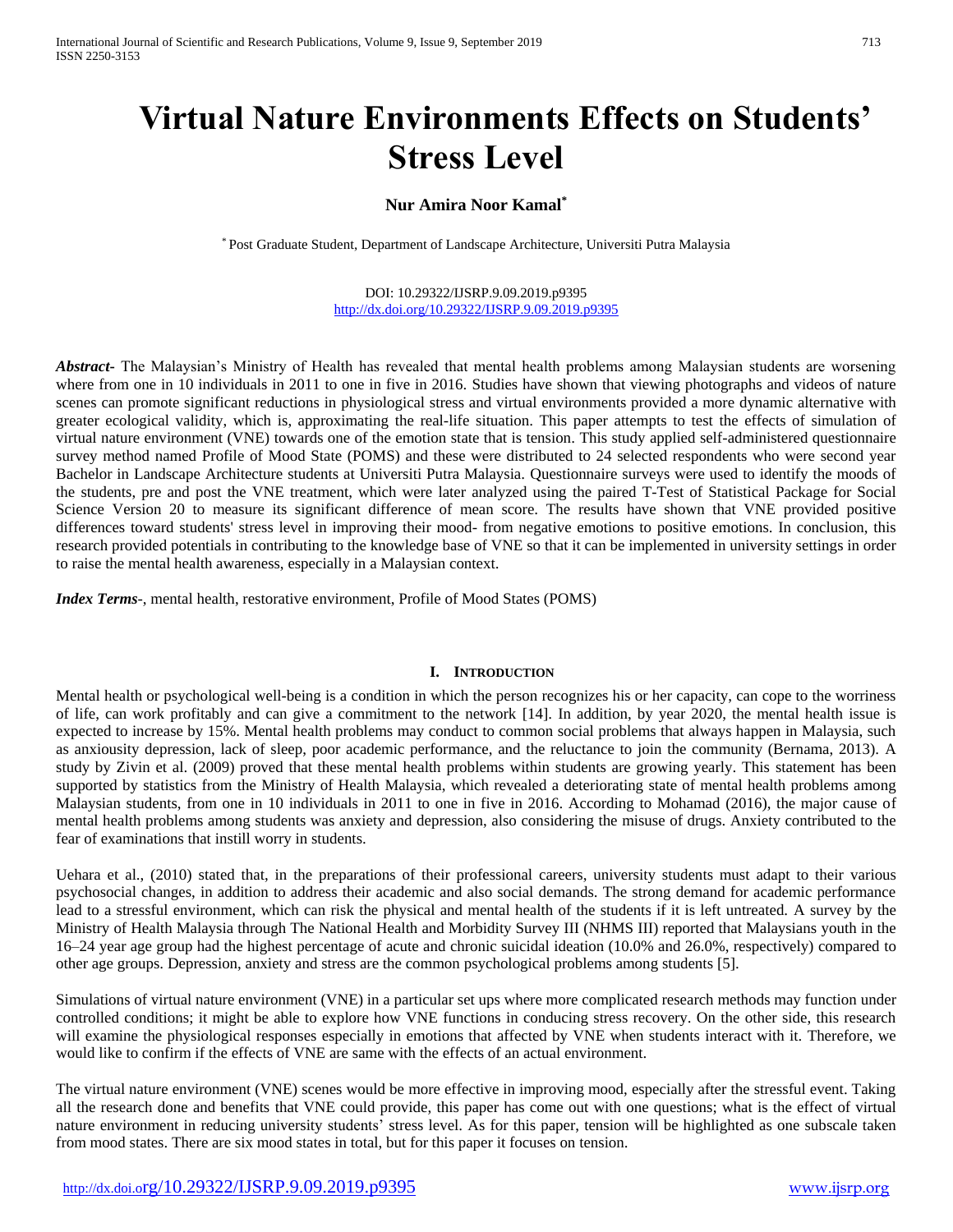## **II. LITERATURE REVIEW**

The survey made by American College Health Association (2006) found that survey of university students, the main problem that encounter among university students was academic stress. This kind of stress affected their academic performances. The first few years entering university can be a tough experience for university students. They have to learn how to handle their emotions so that they will not interfere with any mental health problem. Stress is a feeling that come naturally which designated to assist an individual to cope with their demanding and crucial situations. In United States, about 55% students reported that the biggest issue they had in the university is the challenge to get better results in academics.

Naturally, minimal stress also considered as good, especially for university students. This has been confirmed by a study from Dusselier et al., (2005) which stated that stress may become a push factor for students to work harder and do their best. Stress also increases their adrenalin and encourage them to react better in any conditions, thus, their academic performances will be enhanced especially during crucial time as examinations. University students reported that they were being pressured, if compared their school days [11].

Godderidge (2013) found that negative emotions such as depression, anxiety, confusion and tension are the most frequent among university students in United Kingdom. Transition phase from home to university brings a lot of challenges in a students' new life. This included the process of moving to hostels, which they had to leave their families and friends, making new friends, surviving with limited expanses hence they have to learn how to manage their own commitment and try to cope with projects and assignments, study for examinations, especially for the bachelor level students. Leys (2015) said that design school students merely affected by stress which it may lead to lack of sleep. He also mentioned that huge amount of stress may affect physically and emotionally such as depression and anxiety, heavy sweating, increase in heartbeat or even worse, suffocation in breathing.

Association Press (2009) in New York has reported that more than half of the students (53%) did not mingle with their friends on any events when they were stressed out. This can be proved when the approaching of the deadline of submission for the studio. On this moment, students work very hard twenty four hours non-stop; this involving facing computer from day and night, not having proper meal and not having a healthy lifestyle such as strolling in the park. This can be worse if they facing a multiple events at one particular moment, such as the burden of assignments, tests and examinations.

By constructing a model of nature environment where complicated research techniques would work under certain situation that has been controlled, it may certainly comprehend what are the components of nature that are helpful in recovery of stress. According to Annerstedt (2013), the study on the physiological mechanisms can be done when there is interaction of humans with nature.

Virtual nature environments (VNE) has a great impact in influencing restorative environment, and if it is achieved, they will conduct a better interaction between the users (e.g. virtual environment navigation and exploration) and they can adapt the scenery on their daily lives. With these kinds of innovations, there will be no surprises that VNE in restorative environment will become alternative besides the real green nature.

A lot of great discoveries were found whilst conducting the literature, one of it was the significant absence of related studies, and exploration of VNE for university students, to be exact students whom are under pressure especially when their post-examination.

## **III. METHODOLOGY**

The respondent completed the POMS inventory [8] twice. It was used to measure mood states right after they finished their exams and another inventory was done after they watched the VNE videos. Before the experiment started, instructions on how to complete the POMS test were given. Responses were provided with a simple five-point scale ranging from zero to four ('Not at all' to 'Extremely') for emotion - tension. This five-point scale were used because a few studies have suggested that a five point scales increase response rates and response quality in addition to being less confusing and helped in reducing respondents' "frustration level" [3].

The VNE consisted of green scenery such as the forest with the bird chirping sounds, together with waterfall and its sound effects. POMS (tension mood profiling) were expected to be a worthwhile exercise with students' emotions, so a range of measurement issues must be addressed. However the most critical consideration were the mood that has been evaluated by its mean.

The paired sample *t*-test, was used in the analysis, T-test is a statistical procedure used to determine whether the difference of mean between two sets of observations is zero. In a paired sample *t*-test, each subject or entity was measured twice, resulting in *pairs* of observations. Common applications of the paired sample *t*-test include case-control studies or repeated-measures designs [10]. Since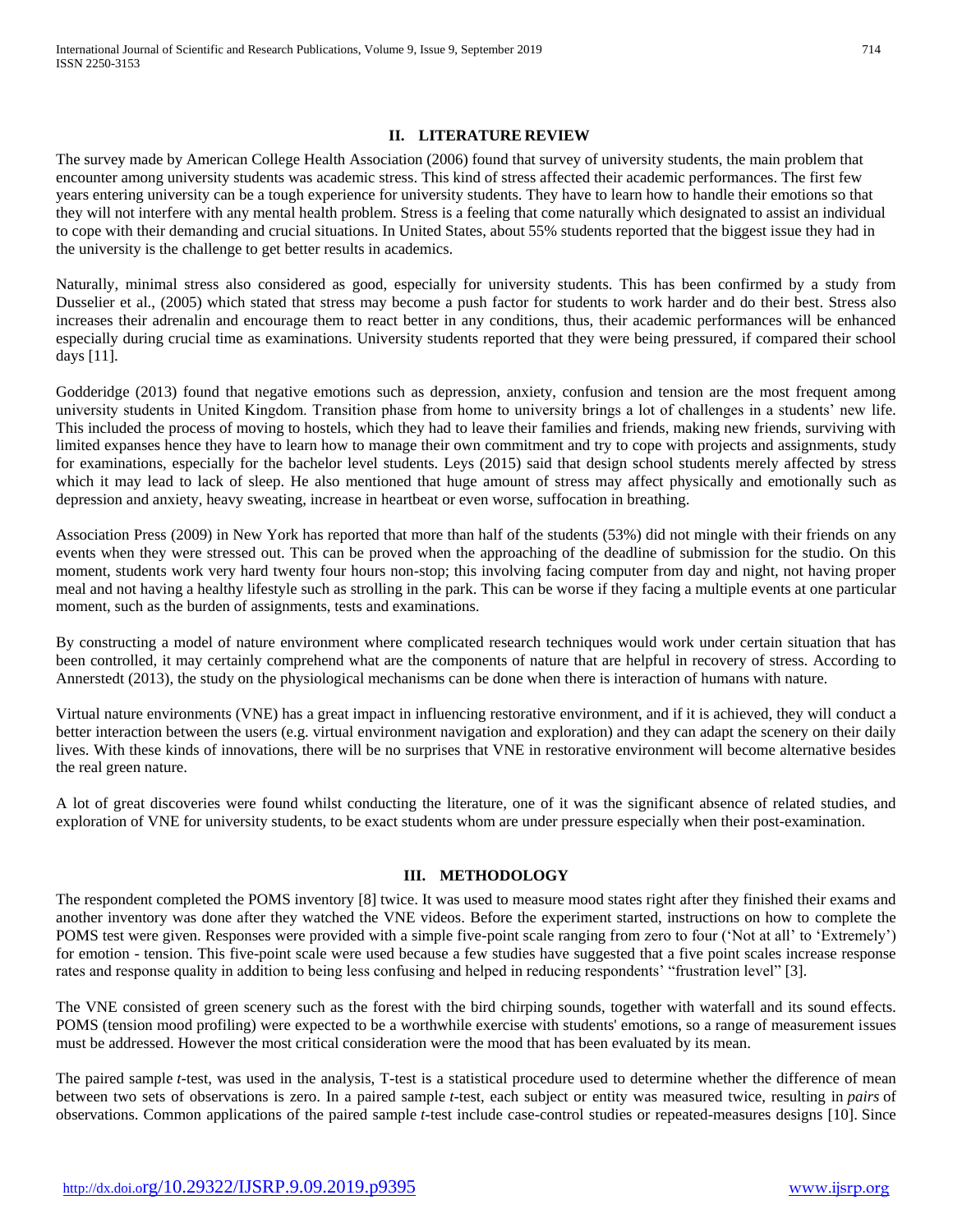the study involved a pre and post treatment which consisted of two readings, thus the analysis chosen was paired sample t-test, in order to test the correlations between two readings. The significant level was set at  $p < 0.05$ .

## **IV. FINDINGS**

A total of 24 students of the second year students of Landscape Architecture course, Universiti Putra Malaysia, Malaysia has been selected for this experiment. Demographics and self-rated questions on the respondents formed the first part of POMS. This was carried out in order to know their gender, age, and three self-rated questions; "How do you describe your health?", "Describe you current stress level", and "Have you encounter any Virtual Reality exposure?". These were adapted by a study by Annerstedt et. al. (2013) who has stated that for general health the replies, they were arranged from 1 to 5 with "very bad", "bad", "fair", "good" or "very good", in accordance with recommendations from WHO (1996) and Robine et al., (2013).

Table 1: Demographics of the respondents from the Second Year Bachelor in Landscape Architecture *n=24*

| <b>Demographic</b>                  | <b>Respondents</b> | Percentage $(\% )$ |
|-------------------------------------|--------------------|--------------------|
| Gender                              | Male               | 29                 |
|                                     | Female             | 71                 |
| Age                                 | 20                 | 42                 |
|                                     | 21                 | 38                 |
|                                     | 22                 | 4                  |
|                                     | 23                 | 8                  |
|                                     | 24                 | 8                  |
| How do you describe your health?    | Very bad           | $\Omega$           |
| (scale 1 to 5 as "very bad", "bad", | Bad                | 21                 |
| "fair", "good" or "very good")      | Fair               | 4                  |
|                                     | Good               | 33                 |
|                                     | Very Good          | 38                 |
| Describe you current stress level.  | 1                  | 4                  |
|                                     | $\overline{2}$     | 16                 |
|                                     | 3                  | 38                 |
| (scale 1 to 5 as "very bad", "bad", | $\overline{4}$     | 38                 |
| "fair", "good" or "very good")      | 5                  | 4                  |
| Do you have any experience with     | Yes                | 21                 |
| Virtual Reality?                    | No                 | 79                 |

According to Table 1, the data on the demographic were summarized into percentages. There were 24 respondents participated in this experiment, with 79% were females and 21% were males. All of the respondents were on their early twenties with the higher percentage of 20 years old (42%), followed by 21 years old (38%). Based on the self-rated questions of "How do you describe your health?" respondent's highest score was on the 5th scale (38%) which was 'very good'. Meanwhile, respondents also describes their current stress level on the  $3<sup>rd</sup>$  ('fair') and  $4<sup>th</sup>$  ('good') scale at 38%. That was the highest percentage. Majority of the respondents have no experience on Virtual Reality(79%).

The analysis in this paper focused on examining POMS results per tension sub-scale before and after VNE experience, by comparing both measurements with one another. The mean difference between the sample and the known value of the population means has been recorded for each POMS tension subscales. This implies that the results were compared to see whether statistically significant differences existed. To examine the effects of VNE experience towards students' emotions, paired T-Test was conducted. The paired T-Test including the all subscales, for before and after the VNE experience. For all comparisons, p<0.05 was used to establish statistical significance.

Table 2 shows that subscale for tension included tense, on edge, uneasy, restless, nervous and anxious has no significant differences in scores when comparing the results of the pre and post the VNE experience. Overall, tension scores were higher before the VNE experience, with the mean of 2.916. The scores after the VNE experience were 59% (Table 2). Tension level was lowest on the *nervous* scale. Meanwhile, the highest score was *restless* with 3.29. The respondents felt restless after they immediately came out from the examination hall. This is in accordance to Thomas (2014) who stated that as examination period descends, many students are filled with anxiety, worry, fear, procrastination and panic.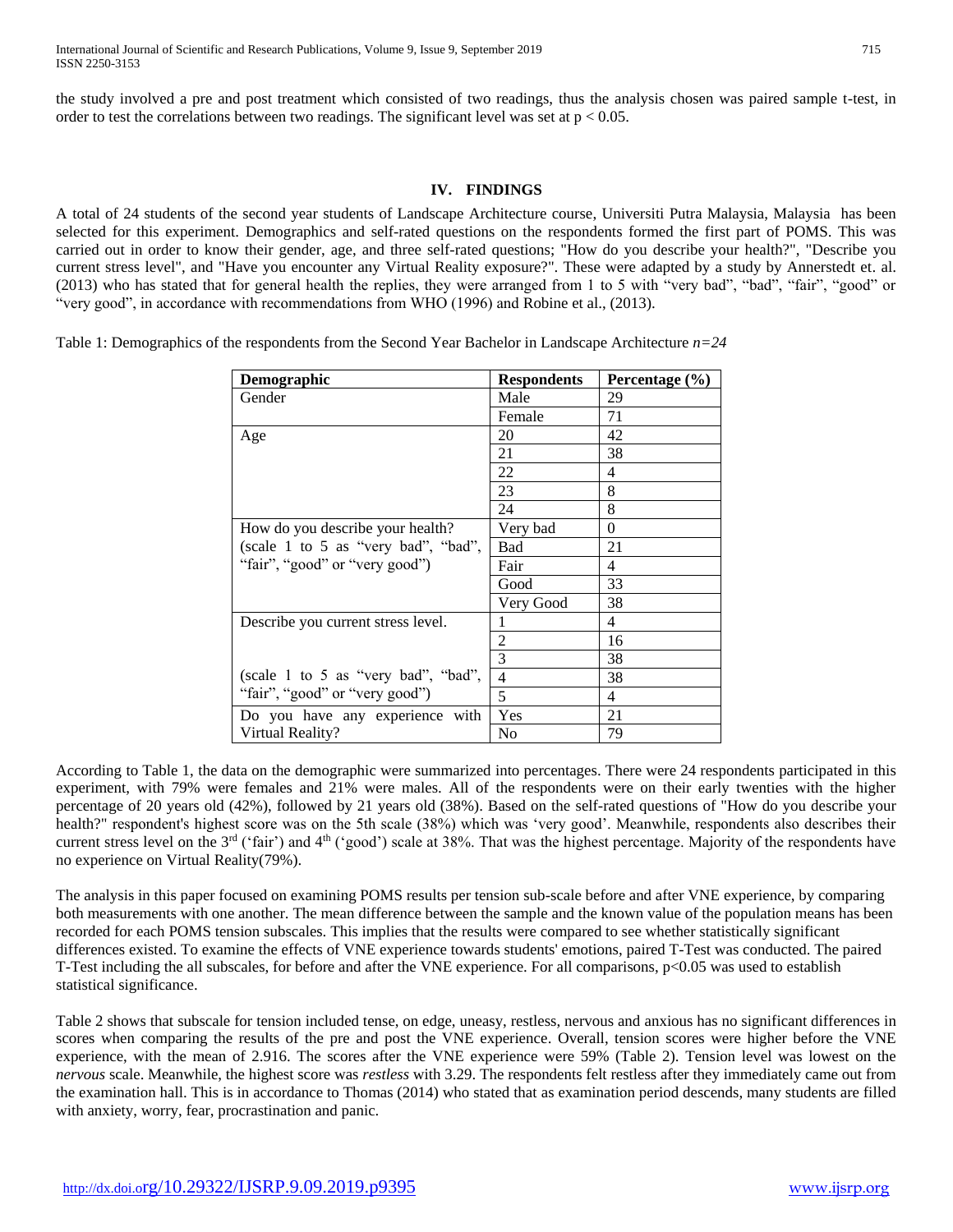**TENSION** 3.5 3.29 ◆ 3.21 3 2.88 ۰ 2.83 2.67 2.63 2.5  $-2.13 - 2.17$ 2.17  $\overline{2.04}$ 2  $\blacksquare$ 1.88 Pre 1.71 1.5 - Post 1 0.5 0 Tense On edge Uneasy Restless Nervous Anxious

**Figure 1: Tension score**

|  |  | <b>Table 2: Tension score</b> |
|--|--|-------------------------------|
|--|--|-------------------------------|

| <b>Mood</b>       | <b>Mean</b> | <b>Standard</b><br>deviation | <b>Mean</b><br>difference | p-Value |
|-------------------|-------------|------------------------------|---------------------------|---------|
| Tense-Pre         | 3.21        | 0.833                        | $-1.08$                   | 0.000   |
| <b>Tense-Post</b> | 2.13        | 1.035                        |                           |         |
| On-edge - Pre     | 2.67        | 0.761                        | $-0.5$                    | 0.037   |
| On-edge - Post    | 2.17        | 1.049                        |                           |         |
| Uneasy - Pre      | 2.83        | 1.007                        | $-0.95$                   | 0.002   |
| Uneasy - Post     | 1.88        | 1.154                        |                           |         |
| Restless - Pre    | 3.29        | 1.160                        | $-1.12$                   | 0.002   |
| Restless - Post   | 2.17        | 1.129                        |                           |         |
| Nervous - Pre     | 2.63        | 1.056                        | $-1.46$                   | 0.000   |
| Nervous - Post    | 1.17        | 0.908                        |                           |         |
| Anxious - Pre     | 2.88        | 1.076                        | $-0.84$                   | 0.000   |
| Anxious – Post    | 2.04        | 0.955                        |                           |         |

 $p = < 0.05$ 

*Tense* showed significant differences ( $p = .000$ ), more intense for the pre VNE ( $M = 3.21$ ) than for the post VNE ( $M = 2.13$ ). Regarding the situations, the students who has been treated with VNE, the average mean for *on-edge* subscale was significantly lower (M = 2.17), than for those who not having their VNE treatment (M = 2.67; p =.0.037). This same factor for *uneasy* showed for the students with experience decrease the values at the end of the session ( $M = 1.88$ ), with respect to the start ( $M = 2.83$ ; p =0.002). Meanwhile, for *restless* the mean were higher ( $M = 3.29$ ) before the VNE experience, compared to the post of VNE experience ( $M =$ 2.17; p = 0.002). In addition, for *nervous* subscale, the mean were higher (M = 2.63) before the VNE experience, compared to the post of VNE experience (M = 1.17; p = 0.000). The situations goes the same with *anxious* among the students, whereas it decreases in term

of the mean with mean of 2.88 to 2.04 with p=0.000.